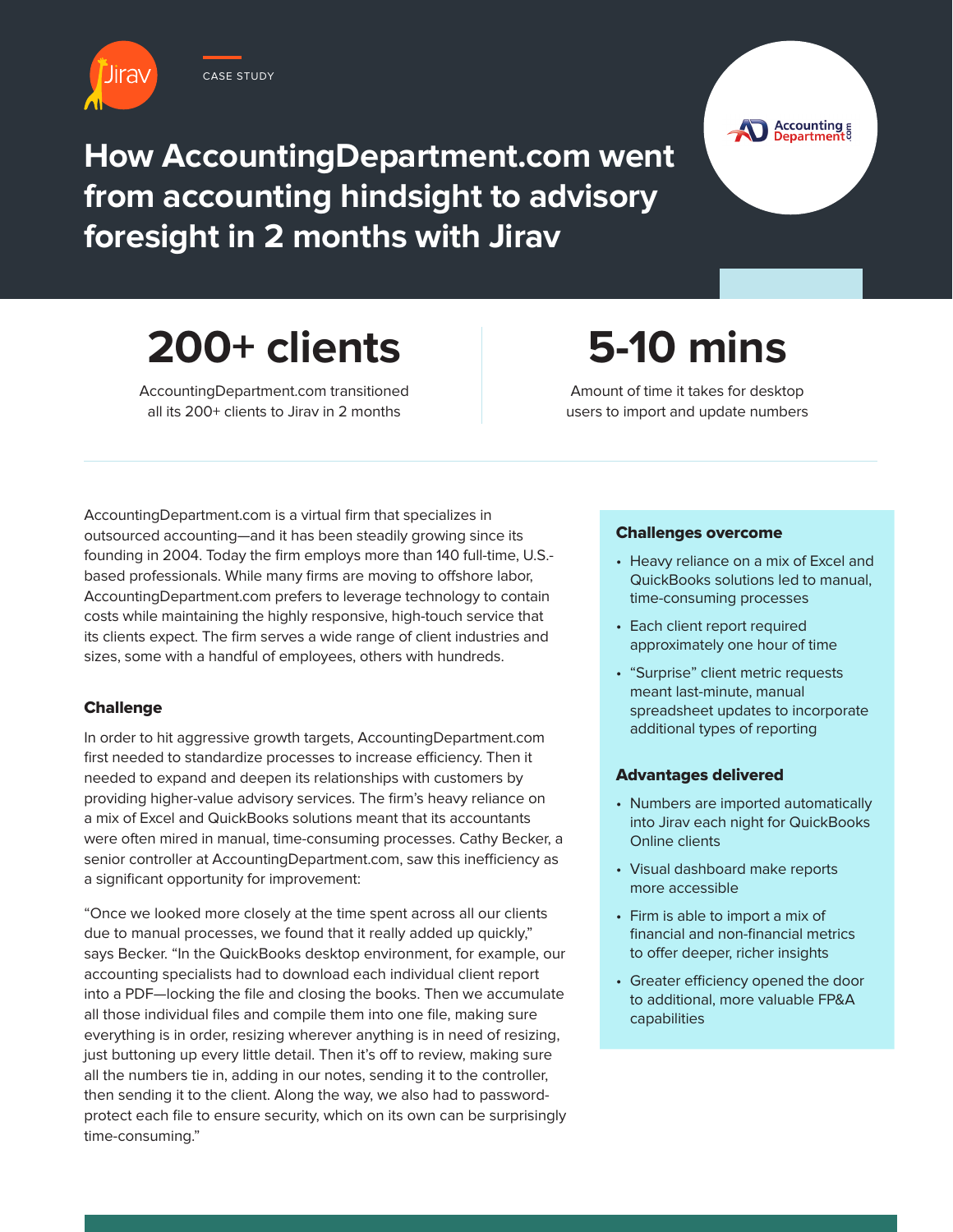On average, the firm estimated that each report required approximately one hour of time—and that's before any remaining client surprises. "Clients often request that other metrics be added to their reports," says Becker, "so we'd have to update spreadsheets at the last minute to incorporate additional types of reporting—it just takes a lot of time."

#### Solution

"In the summer of 2020, we formed a team of four controllers, including myself, to conduct due diligence on financial planning and advisory solutions that fit our model and could help us achieve our goals," says Becker. "We looked at various solutions, then narrowed down our options, talking extensively with those providers and conducting deeper research to learn about their software capabilities, service, and support."

By fall, the firm had decided on Jirav, a leading solution for advanced financial planning and analysis. "We realized that while there were plenty of good choices for addressing our more immediate challenges regarding reporting, when it came to enabling our bigger-picture goal of providing advisory-level services, Jirav was in a class of its own," says Becker.

The firm's goal: to transition all its 200+ clients to Jirav by winter. Rollout would take place during the firm's busiest time, January through February. "The timing was aggressive," says Becker. "There's no way we would have targeted that timeframe without being confident that Jirav would give us the support we needed every step of the way."

For firm leaders, there was no time to waste—and a piecemeal approach wouldn't be enough. "We knew that for our strategy to work, we would have to take an allor-nothing approach," says Becker. "We needed to truly embrace it, we needed the leadership team to support

it 100%, and we needed to roll it out to all of our clients, not just a few. Because with Jirav being used uniformly across clients, we would benefit from shared knowledge and a cohesive approach with clients—we would all be talking the same language." AccountingDepartment. com enlisted Jirav's support, including training, to ensure a focused, no-surprises rollout, launching on time in February of 2021.

#### **Results**

Following AccountingDepartment.com's successful rollout of Jirav to more than 200 clients, the firm saw benefits immediately—bringing new levels of efficiency at every step. For clients using QuickBooks Online, their numbers are imported automatically in Jirav each night. For desktop users, Becker estimates that it takes 5-10 minutes. Individual reports don't need to be passwordprotected because security is built into the system. As soon as the accounting team closes the books, Jirav is updated and reports—including embedded comments for clients—are immediately ready for clients. "The notes we used to write up in the email that accompanied the report PDF are now just included in the report itself," says Becker, "making it easy for them to see everything in context, all at once. The whole system is polished, professional, and impressive."

Jirav's visual dashboards make reports more accessible and bring deeper insights within reach. "Now we're giving clients executive reports with visuals showing cash, profitability, headcount and salary data if they want it—really zeroing in on what's most important to them," says Becker. "More sophisticated clients can go even deeper at a moment's notice, and less savvy clients get a lot of value out of the executive summary report on its own." With Jirav, the firm is able to import a mix of financial and non-financial metrics (such as operational and workforce data) to offer deeper, richer insights—

# $\mathbf{K}$

### **Now that we have Jirav in place, we've already started to see so many new opportunities for serving our clients better—and we have more time to pursue those opportunities.**

**CATHY BECKER,** Senior Controller AccountingDepartment.Com